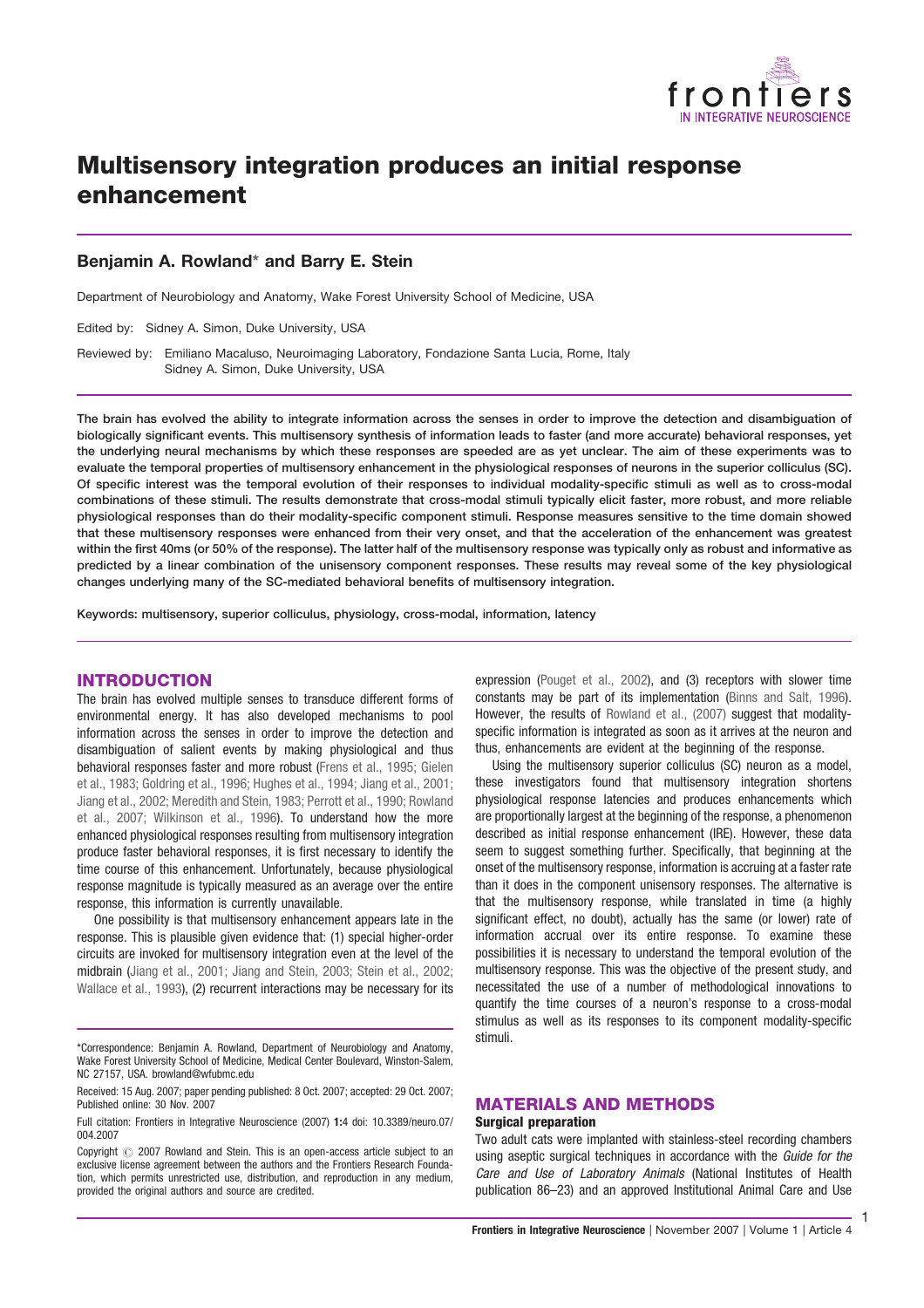Committee protocol. Each animal was anesthetized with ketamine hydrochloride (20 mg/kg, i.m.) and maintained with halothane (1.5–4%). The recording chamber was attached to the skull over a craniotomy giving access to the SC via the overlying cortex. Postsurgical analgesics (butorphanol tartrate; 0.1–0.4 mg/kg for 6 hours) were administered as needed and antibiotics (cephazolin sodium; 25 mg/kg) were administered b.i.d for 7 days.

Recording sessions began 7–10 days after surgery. No wounds or pressure points were induced during recording. The animal was prepared for recording with a mixture of ketamine hydrochloride (20 mg/kg, i.m.) and acepromazine maleate (0.4 mg/kg, i.m.), intubated, and paralyzed with pancuronium bromide (0.3 mg/kg), and maintained with an infusion of ketamine  $(10-15 \text{ mg} \cdot \text{kg}^{-1} \cdot \text{hour}^{-1}$ , i.v.), pancuronium  $(0.1 0.2 \text{ mg} \cdot \text{kg}^{-1} \cdot \text{hour}^{-1}$ , i.v.), and 5% dextrose Ringer's  $(1 \text{ mg} \cdot \text{kg}^{-1} \cdot \text{hour}^{-1}, \text{ i.v.}).$  Respiratory rate and volume were controlled so that end-tidal  $CO<sub>2</sub>$  was  $\sim$ 4.0%. At the end of each experiment anesthetics and paralytics were terminated, and the animal was returned to its home cage after it recovered normal respiration and was ambulatory.

Only SC neurons responsive to both visual and auditory stimuli were studied and some of the characteristics of this dataset were previously described (see Rowland et al., 2007). Visual stimuli were illuminated lightemitting diodes (LEDs), auditory stimuli were bursts of bandpass-filtered noise delivered by small speakers close to each LED. Stimuli were controlled using a Spike II (Cambridge Electronics Design, Cambridge, UK) analog-to-digital converter connected to a PC. Every isolated neuron was tested with brief (typically 50–100 ms) modality-specific (visual, auditory) and cross-modal (visual-auditory) stimuli at a given location. To ensure a broad sample of responses, each modality-specific stimulus was adjusted to three different intensities (selected online) to span its dynamic range from minimum to maximum effectiveness. Visual stimuli ranged from 0.65 to 13.0 cd/ $m^2$  and auditory stimuli from 0.7 to 70 dB SPL (A-weighted). Stimulus onset asynchronies (SOAs) were chosen based on online estimates of modality-specific stimulus latencies and, typically, four SOAs were presented to bracket the estimates required to produce maximal temporal coincidence of the cross-modal inputs to the neuron (i.e., to offset differences in visual and auditory response latencies). The crossmodal conditions consisted of all 36 possible combinations of auditory intensity, visual intensity, and SOA  $(3 \times 3 \times 4)$ .

Unisensory and multisensory trials were randomly interleaved during testing. Neurons were tested with 13–30 (median 20) trials per condition. For a multisensory condition to be considered for the broadest analysis, both the multisensory and associated unisensory responses (averaged across trials within each condition) were required to be significantly elevated over background firing rates (see below): 557 multisensory responses (from 25 neurons) met these criteria. A subset of conditions in which the earliest unisensory response was expected at least 8 ms after both stimuli were delivered (240 responses from 22 neurons) was used in all time-sensitive analyses (latency shifts and response profile changes). Unisensory response properties were analyzed separately for the 145 conditions containing statistically significant mean responses (55 visual, 90 auditory) recorded from 28 neurons.

#### Response measures

Multiple measures of the response were used to characterize the nature of the observed multisensory enhancements and compare the results obtained using time-insensitive and time-sensitive response measures.

Response onsets (i.e., latency) and offsets were determined by the three-step geometric method (Figure 1) which performs very well over a large range of response parameters (Rowland et al., 2007). First, the mean cumulative impulse count over time  $(C(T))$  was calculated. Second, the function  $C(T)/T$  was calculated, its maximum  $(E)$  after the stimulus onset (S) identified, and a "null hypothesis" line  $(H_0)$  drawn between  $C(S-(E-S))$  and  $C(E)$ . In the absence of a response,  $C(T)$  would



Response magnitude was calculated by averaging the number of impulses between  $R$  and  $E$  minus the expected number of spontaneous impulses adjusted for size of the response window.

Maximum mutual information (MMI) was calculated using a naïve (bias uncorrected) estimator of mutual information (Nelken et al., 2005). Mutual information is a measure of the reliability of the sensory response, but not necessarily its magnitude (though these frequently covary). Briefly, the impulse raster was transformed to a spike-density function (SDF) through convolution with a square-wave (i.e., ''boxcar'') kernel with width W. The resulting SDF was sampled every 1 ms on every trial to populate a 2-D joint probability matrix relating observed SDF values (e.g., 2 impulses/bin) to whether they occurred inside the response window or outside of it. Next, the marginal probability distributions were calculated by summing across the columns and summing across the rows of this matrix. The marginal distributions were then multiplied (cross-product) to form the probability matrix expected from random association (not shown in Figure 1). The original joint probability matrix was then divided (dot quotient) by the random association matrix. The logarithm (base 2) of this matrix was then multiplied (dot product) by the original joint probability matrix. The sum of the resulting matrix (across columns and rows) determined the mutual information extractable from the SDF regarding the response window (between 0 and 1 bit) using the kernel with width W. Multiple values of W were tested for each response (2–200 ms); MMI was the largest value produced by any value of W.

The cumulative stimulus-evoked impulse count (qsum) was the mean number of stimulus-evoked impulses observed on or before each moment in time. It was calculated by correcting  $C(T)$  for spontaneous activity (subtracting time multiplied by the spontaneous rate). The qsum approximates a straight line when the firing rate is constant. Its slope corresponds to the elevation of the firing rate over spontaneous activity.

Event estimates were used as a measure of the instantaneous ''report'' obtainable from the neuron's response at each moment in time derived using an ''optimal'' decoder. This measure was derived from the SDF computed by convolving the impulse raster with the square-wave function producing the MMI. Each observed value in the SDF was replaced with the probability that that value was observed in the response window (versus being observed in the spontaneous window), calculated by transforming the joint probability matrix described above to a conditional probability matrix by dividing by the marginal distribution of SDF values. The result was averaged across trials, and corrected for spontaneous activity levels by subtracting the average estimate prior to the stimulus onset.

#### Data analysis

The data were analyzed in several steps. First, the unisensory responses (latencies, magnitudes, MMI, peak event estimates) were quantified and cross-correlated. Next, multisensory responses were compared to the best (i.e., fastest or largest) of the associated unisensory responses using each of these measures. The magnitude of the multisensory enhancement (MSI) for each measure was calculated as a percent change:  $MSI = 100 \times (M - U)/U$ , where M represents the multisensory response value and  $U$  represents the best unisensory value (Meredith and Stein, 1983). Cross-correlations between MSI values for the different measures were computed. These analyses thus quantified the incidence, magnitude, and relationships between multisensory enhancements measured over the entire response window (i.e., using time-insensitive measures).

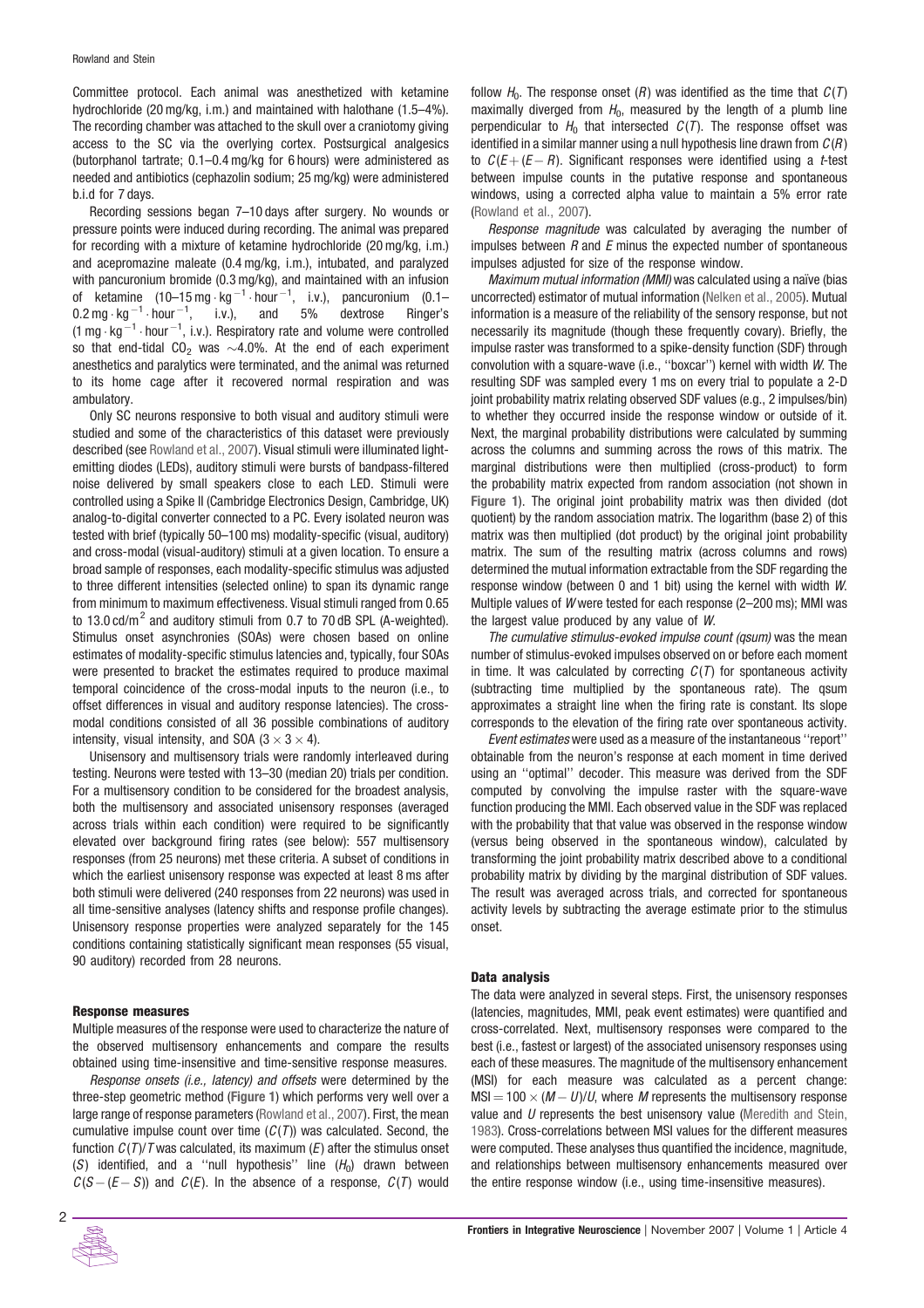

Figure 1. Methods employed in the analysis. This flow chart illustrates the two principal routes of analysis beginning at the impulse raster. The raster was generated from simulations of Poisson processes with a 0.5 Hz spontaneous rate, 20 Hz stimulus-driven rate, and a 100 ms response duration. The first route has two stages (1a and b) as follows: the raster is converted to a cumulative impulse count by keeping a running tally of the number of impulses over time and averaging across trials. The three-step geometric method is then used to first estimate the response offset (E), bracket the response onset with [B = S - (E - S)], and then find the maximum divergence of the C(T) from the null hypothesis line (H<sub>o</sub>) that connects C(B) and C(E). The time of the maximum divergence is R, the response onset. The estimate of the response offset (E) is then improved using a similar technique (not shown, see text for more details). The cumulative impulse count is then converted to the qsum by subtracting time multiplied by the spontaneous rate. The value of the qsum at E is the mean total impulse count. The second route has three stages (2a-c) as follows: the impulse raster is converted to an SDF by convolving it with a fixed-width square-wave function on a trial-bytrial basis (different shades indicate different trials in the plot). The response onset and offset are used to divide the SDF into two ranges according to whether activity is occurring inside or outside the response window. The SDF is sampled every millisecond on every trial to populate a joint probability matrix relating observed values of the SDF (e.g., 1 impulse/bin) to the response window. The marginal distribution for each dimension is calculated by summing across each column and each row. The two marginal distributions are then multiplied to form the expected matrix given random association between SDF values and the response window (not shown). The joint probability matrix and random matrix are used together in calculating MMI as described in the text. The joint probability matrix is converted to a conditional probability by dividing each row by the marginal distribution of SDF values. The values in the bottom row of the resulting matrix replace the matching values in the SDF, thus indicating the probability at each moment in time on each trial that the observed response pattern belongs in the response window. The result is averaged across trials and corrected for spontaneous activity, resulting in the event estimate. In this example, the event estimate reaches and maintains a plateau during the response, as expected given the constant stimulus-driven firing rate in the simulation.

The next part of the analysis quantified the temporal profiles of the multisensory enhancements over the population of responses using the qsum and event estimate measures. The focus here was on the average trend in the amount of enhancement over time; that is, whether response enhancements increased, stayed constant, or decreased throughout the response. All data samples were synchronized to the onset of the multisensory response. Enhancement was quantified as the difference between the multisensory response and its associated best unisensory response, which was determined by selecting the greatest value between the associated unisensory visual and auditory responses at each moment in time (the visual and auditory responses were frequently ''best'' at different times). This subtraction was performed for both the qsum and event estimate measures (producing  $\Delta$ qsums and  $\Delta$ estimates). The  $\Delta$ gsums and  $\Delta$ estimates were then averaged across all data samples (each is the difference between a multisensory and its best unisensory component response) to visualize the general trends. The derivative (slope) of the average  $\Delta$ qsum at every moment in time indicates the amount of enhancement at that moment in time, while the derivative of the  $\Delta$ estimate indicates the rate at which the amount of enhancement is changing. These derivatives were estimated from 10th-order polynomials fit to the average  $\Delta$ qsum and  $\Delta$ estimate functions. The derivative functions were expressed as a percentage of their maximum value. To determine how representative the resulting functions were of the average trends in the dataset, the polynomial-fitting procedure for quantifying the derivative was performed for each  $\Delta$ qsum and  $\Delta$ estimate prior to averaging, the derivative normalized by the maximum value, and then averaged across samples. If the derivatives calculated in this manner did not show the same trend as derivatives computed on the average  $\Delta q$ sum and  $\Delta$ estimate functions, then the averaged functions were unlikely to be representative of individual data samples (this did not happen here).

The above analysis profiled the existence and rate of enhancement at each moment in time after the multisensory response onset. These procedures were repeated after all data samples were normalized by the multisensory response duration, that is, all responses were ''stretched'' or ''shrunk'' in time to fit in the same window of 100 time units. This second analysis quantified the existence and rate of enhancement relative to the response duration.

Differences in the time-sensitive response measures were also assessed using a ''time-to-criterion'' assessment, which identified if and when each multisensory and unisensory response crossed particular threshold values (1–20 impulses for cumulative impulse count, 0–1 for event estimates). Quantification involved calculating the incidence of multisensory responses crossing thresholds earlier (or later) than either of their component unisensory response, and the timing difference between the crossings (assuming at least one unisensory response crossed the threshold).

Finally, the magnitude of the multisensory event estimate at each moment in time was compared to the predicted sum of the unisensory event estimates, computing by adding the two and subtracting their product. The multisensory response exceeds this unisensory sum when it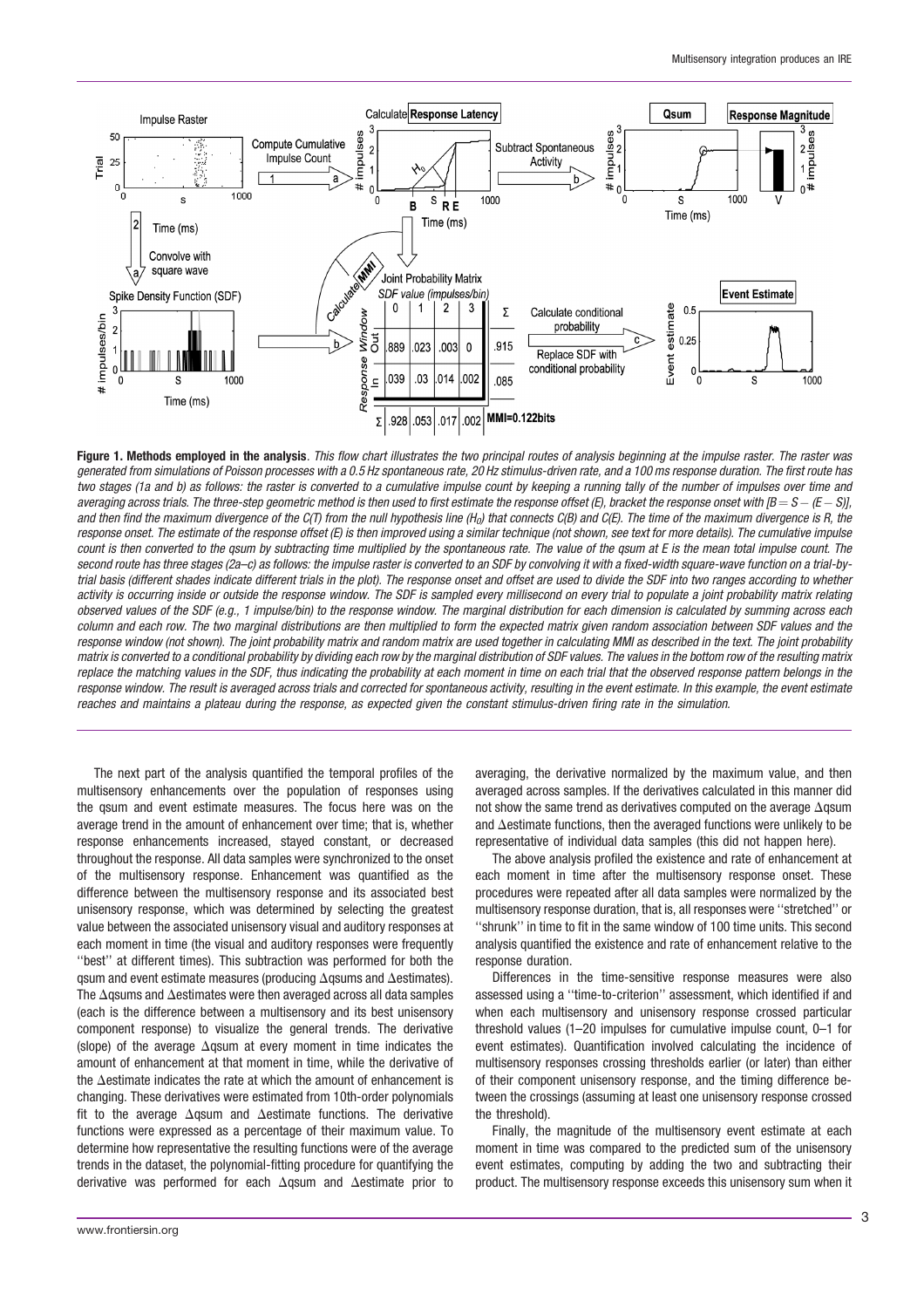

Figure 2. Unisensory response properties of multisensory SC neurons. Shown are the probability distributions (PDFs) and cumulative (probability) distribution functions (CDFs) of the response latency, magnitude, MMI, and peak event estimates for unisensory visual (top,  $N = 55$ ) and auditory (bottom,  $N = 90$ ) responses. Dotted lines identify the mean value for each parameter. Shown on the right are the cross-correlations between different parameters (L, latency; I, impulses (magnitude); MMI, maximum mutual information; P, peak event estimate), indicating strong positive correlations between all of the measures except response latency, which showed a weak, but consistent negative correlation (i.e., shorter latency) with the other measures.

contains additional informational information not present in the unisensory circumstance. The nature of this relationship was assessed at the beginning, middle, and end of the multisensory response.

## RESULTS

#### Unisensory response characteristics

The unisensory response characteristics of interest in the current dataset are shown in Figure 2, and are consistent with previous reports using similar techniques (Perrault et al., 2005). On average, visual responses had a latency of 82 ms (median  $=$  80 ms), contained 3.2 impulses  $(median = 1.5$  impulses), communicated 0.15 bits of information (median  $= 0.12$  bits), and produced peak event estimates of 0.37 (median  $= 0.35$ ). Auditory responses exhibited an average latency of 17 ms (median  $=$  15 ms), magnitude of 3.4 impulses (median  $=$ 1.9 impulses), information of 0.12 (median  $=$  0.07 bits), and peak estimate of  $0.45$  (median  $= 0.37$ ). The cross-correlations between impulse count, information, and peak estimate were high (0.82–0.89), and each was negatively correlated with latency  $(-0.33 \text{ to } -0.43)$ .

#### Multisensory enhancement over the entire response

Changes in response latency, total impulse count, MMI, and the peak event estimate are measures of multisensory integration that are not timesensitive and are derived from the entire response. The incidence and magnitude of the multisensory enhancements measured in this way were consistent with other observations (Rowland et al., 2007) that responses to cross-modal stimuli typically had shorter latencies and were more robust than responses to their modality-specific component stimuli. As shown in Figure 3, the proportionate magnitude of multisensory enhancements (i.e., MSI) in response magnitude, MMI, and peak event estimate were inversely correlated with the magnitude of the best component unisensory response, a trend described as ''inverse effectiveness'' (Stein and Meredith, 1993). Multisensory-induced latency shifts also followed this trend (though not as obviously): when unisensory latencies were relatively short, multisensory responses were nearly as likely to be shorter or longer, but when unisensory latencies were comparatively long, multisensory responses were much more likely to be shorter. However, the magnitude of the latency shift did not appear to monotonically increase with the unisensory latency. Latencies were on average 23% shorter (median  $=$  14%), magnitudes were typically 72%

larger (median  $=$  47%), MMI was usually 64% larger (median  $=$  27%), and peak event estimates were on average 56% (median  $=$  24%) larger in the multisensory versus the best unisensory component response. The distributions of enhancements in each response measure were biased to smaller values, but all exhibited long ''tails'' extending far in the enhanced direction which corresponded to the incidence of data samples with weak or modest unisensory responses.

As expected, there were significant correlations between the amounts of multisensory enhancement calculated using these different measures (0.47–0.6), albeit (as expected) weaker than the unisensory correlations (see Figure 2). In the majority of cases (61%) the responses had a positive MSI for all three measures, while 11% had a negative MSI in all three.

#### The temporal profile of multisensory enhancement

The continuous qsum and event estimate measures provide methods to assess the timing of multisensory enhancements; specifically, how they change over time. Because the qsum accumulates over time differences between qsums permit greater sensitivity to subtle or slowly evolving differences, while comparisons between event estimates allow direct assessments of the differences in the responses at each moment in time.

The multisensory and best unisensory qsums and event estimates at each moment in time were averaged across the data samples after synchronizing them by the multisensory response onset (Figure 4, top). Because the data were not normalized by the robustness of the unisensory response, the average enhancements appeared to be modest, although in reality they represented large proportional enhancements (Rowland et al., 2007). Normalizing the data by the unisensory response magnitude did not affect the trends.

The average difference between the multisensory and best unisensory qsums ( $\Delta$ qsum) revealed a function that abruptly increased at the response onset and afterwards approached a plateau. This was also reflected in the decreasing slope (Figure 4, middle left) of the mean  $\Delta$ qsum which was halved within the first 40 ms of the response. This indicated that after 40 ms the average difference between the multisensory and best unisensory qsums was still growing but not as quickly as earlier (the magnitude of the enhancement was not as great). The slope reached approximately zero within 200 ms. These qsum observations are paralleled by the trends evident in the average event estimate difference ( $\Delta$ estimate) between the multisensory and best

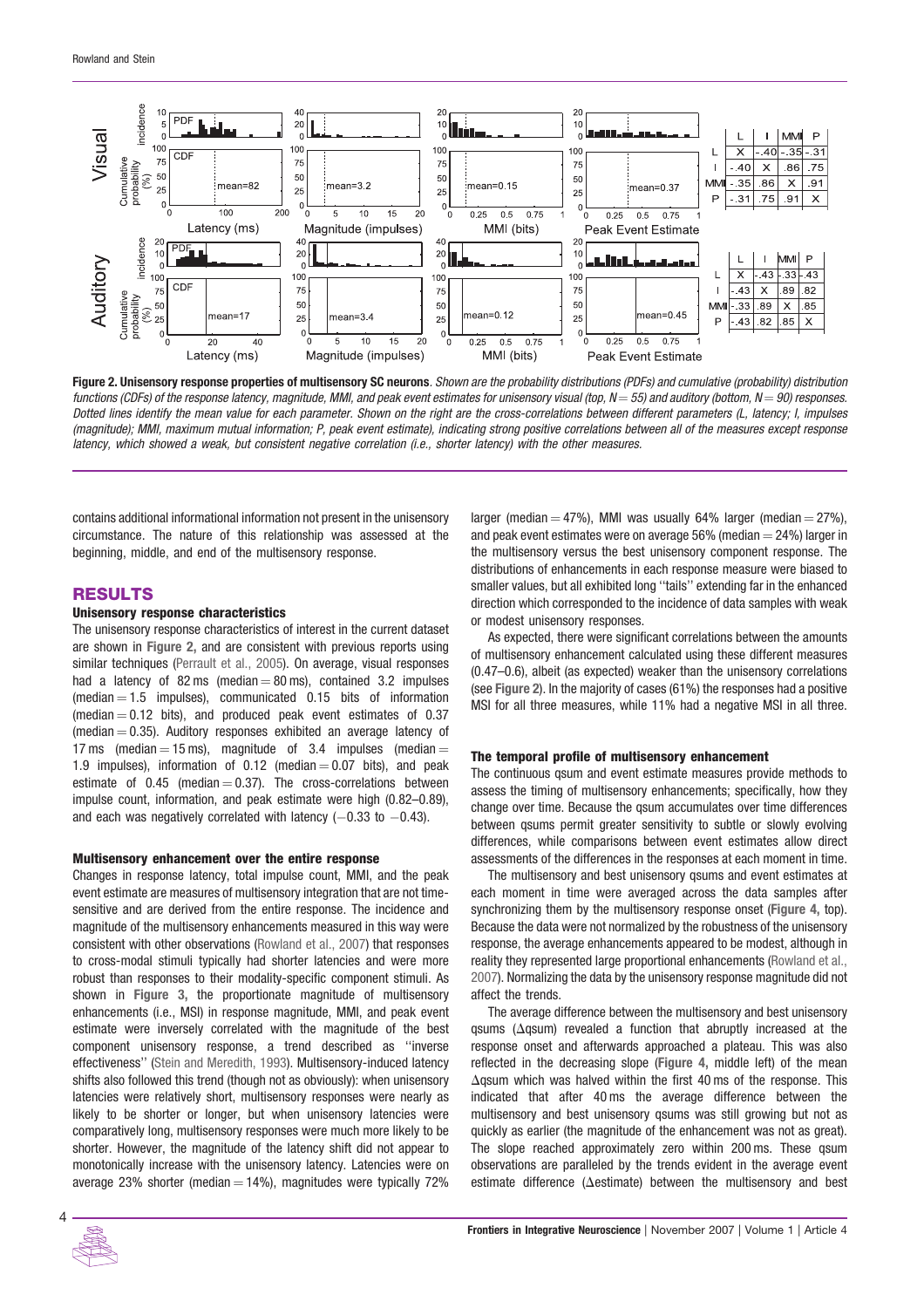

Figure 3. Measures of multisensory enhancement over the entire response. The four columns of graphs at the top profile the multisensory enhancements observed in different measures of the neural response: latency, response magnitude, MMI, and peak event estimate. The first row of graphs compares the multisensory (VA) response to the best (i.e., fastest, largest) unisensory (V or A) response value for each variable. The solid black line gives the line of unity: points falling below unity in the latency graph indicate a shorter (i.e., enhanced) multisensory latency, points falling above unity indicate enhanced multisensory responses in all other cases. The second row of graphs compares the MSI (% difference between multisensory and best unisensory response) for each measure to the best unisensory response. Gray shaded regions track the envelope of these relationships. The third row of graphs provides the probability distributions and cumulative probability distributions of MSI for each of the measures. Dotted lines identify mean values. The bottom left of the figure provides the cross-correlation between the MSI calculated using the different measures (conventions the same as Figure 2). The pie chart at the bottom right indicates how often the measures of response magnitude, MMI, and peak event estimate covary in the positive (61%) and negative (11%) directions.

unisensory responses (Figure 4, middle right). The  $\Delta$ estimate function indicates the amount of enhancement present at each moment in time. Its slope indicates the rate of enhancement. In parallel to the result obtained from the  $\Delta$ qsum, the amount of enhancement indicated by the  $\Delta$ estimate peaked at around 40 ms after the response onset (slope of the line approached zero). There is a good deal of similarity between the slopes calculated after the responses are averaged and the individual data samples contained in the average.

When the data were normalized by the multisensory response duration, the same trends were apparent but were less dramatic (Figure 4, bottom). The slope of the  $\Delta$ qsum was halved within the first 50% of the multisensory response duration, approximately at the same time that the slope of the estimate approached zero. These results are consistent with the hypothesis that multisensory integration is characterized by an IRE (Rowland et al., 2007); that is, enhancements are present and the rate of response magnitude enhancement is greatest at the beginning of the response.

## Multisensory enhancement speeds responses

Single neurons within a network are thought to act as logic gates, generating responses proportional to their inputs once they have exceeded a threshold value. Within this framework, it is reasonable to assume that neurons receiving input from the SC initiate their responses when inputs cross certain threshold criteria. A ''time-to-criterion'' analysis calculated the earliest time that each response crossed threshold criteria (Figure 5) and revealed that multisensory qsums and event estimates were roughly twice as likely to cross most threshold values than their unisensory component responses, and that there was a very low incidence (<5%) of multisensory responses that did not meet a criterion met by either of its unisensory responses (Figure 5, middle row, see asterisk). Not only were multisensory responses more likely to reach threshold criteria, they almost always reached them earlier: multisensory responses reached criteria earlier than either unisensory response in 76– 95% of the samples in each criterion set (average difference  $=$  10 ms, no consistent trend across criteria). Multisensory enhancements in this regard were slightly more dramatic when the response was measured by event estimate versus qsum. Thus, multisensory integration had a more substantial impact when the time domain was considered, even greater than is evident from measures averaged across the entire response duration (e.g., see Figure 3).

#### Initial response enhancement

Summing two unisensory event estimates and subtracting their product (because event estimates are derived from probabilities) yields a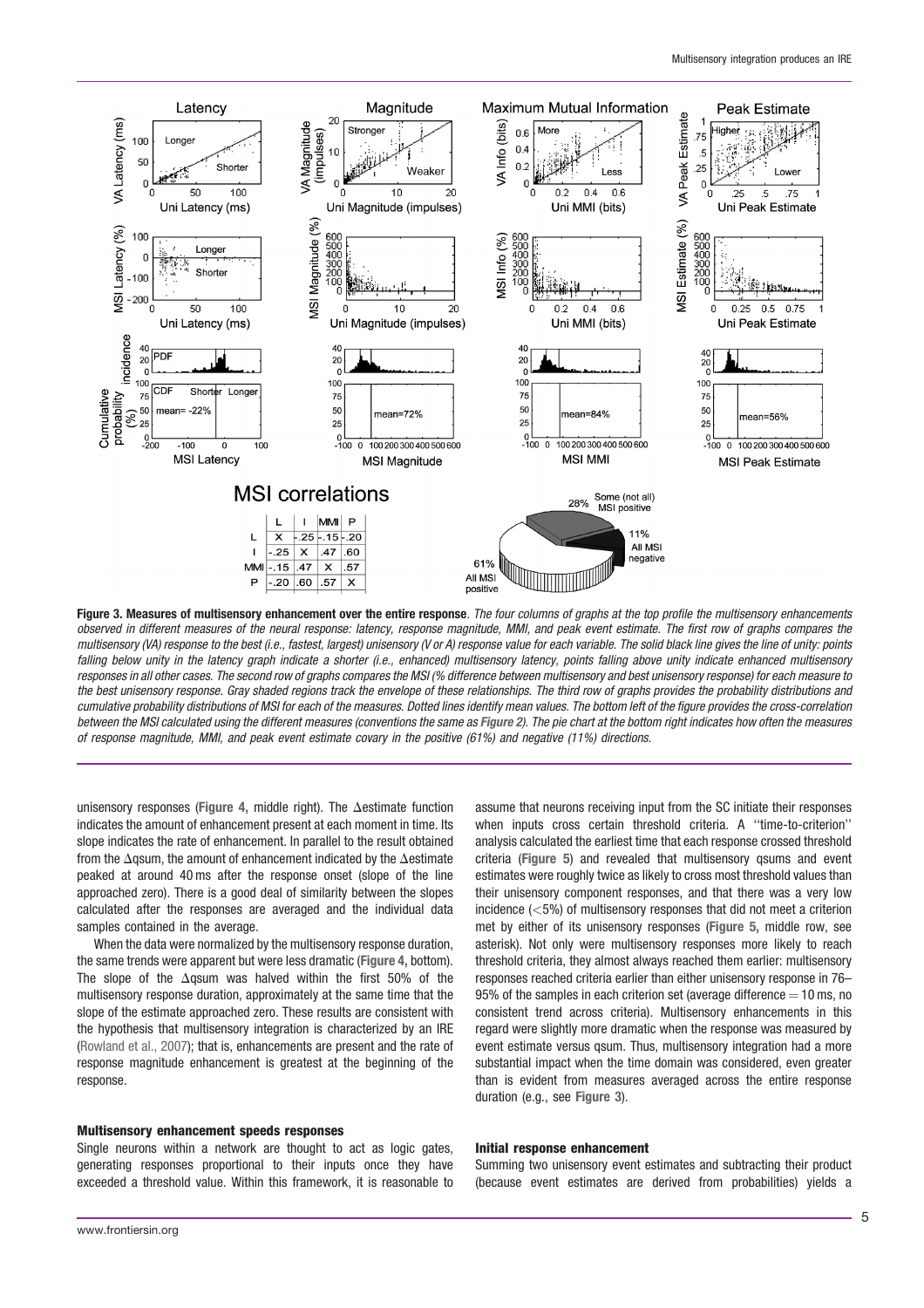

Figure 4. The temporal profile of multisensory enhancement. Multisensory and best (i.e., largest) unisensory responses are quantified as gsums (left) or event estimates (right), shifted to synchronize with the multisensory response onset, then averaged across data samples. Average multisensory qsums and event estimates reached higher values than the corresponding best unisensory responses (top). Subtracting the multisensory and unisensory responses and averaging across samples yielded mean difference functions (middle, black lines). The mean difference functions were fit with 10th-order polynomials, illustrated with dashed black lines but virtually invisible given the closeness of the fit. The derivatives of these functions are illustrated by dotted lines and scaled proportional to their maximum value (read off right axis). Darker lines indicate the slope of the function fit after averaging across samples. Lighter lines indicate the slope fit to the individual data samples and then averaged. Slopes show a general decreasing trend. Normalizing these functions for different values of response duration (bottom) revealed the same overall trend: enhancements were high at the beginning of the response, and decreased rapidly within 40 ms or 50% of the total response duration. However, enhancement continued throughout the response.

prediction for the multisensory response that is exceeded when the multisensory response reflects a non-linear, superadditive interaction. Thus, the ''impact'' of integration is greatest when the multisensory response exceeds this sum. To evaluate this phenomenon, event

estimates were sampled with 1 ms resolution and normalized by the multisensory response duration (see above). Multisensory event estimates during the response were then compared to the sum of the unisensory estimates, minus their product, revealing a clear trend over time



Figure 5. Multisensory responses reach higher levels earlier. Left: this analysis determined if and when responses quantified as gsums (top) or event estimates (bottom) reached threshold criteria levels. Middle and Right: multisensory responses crossed criteria levels more often (Middle) and earlier (Right) than did unisensory responses, and there were virtually no cases (see asterisk and arrow) where unisensory responses reached a criterion not also reached by the multisensory response. See text for more details.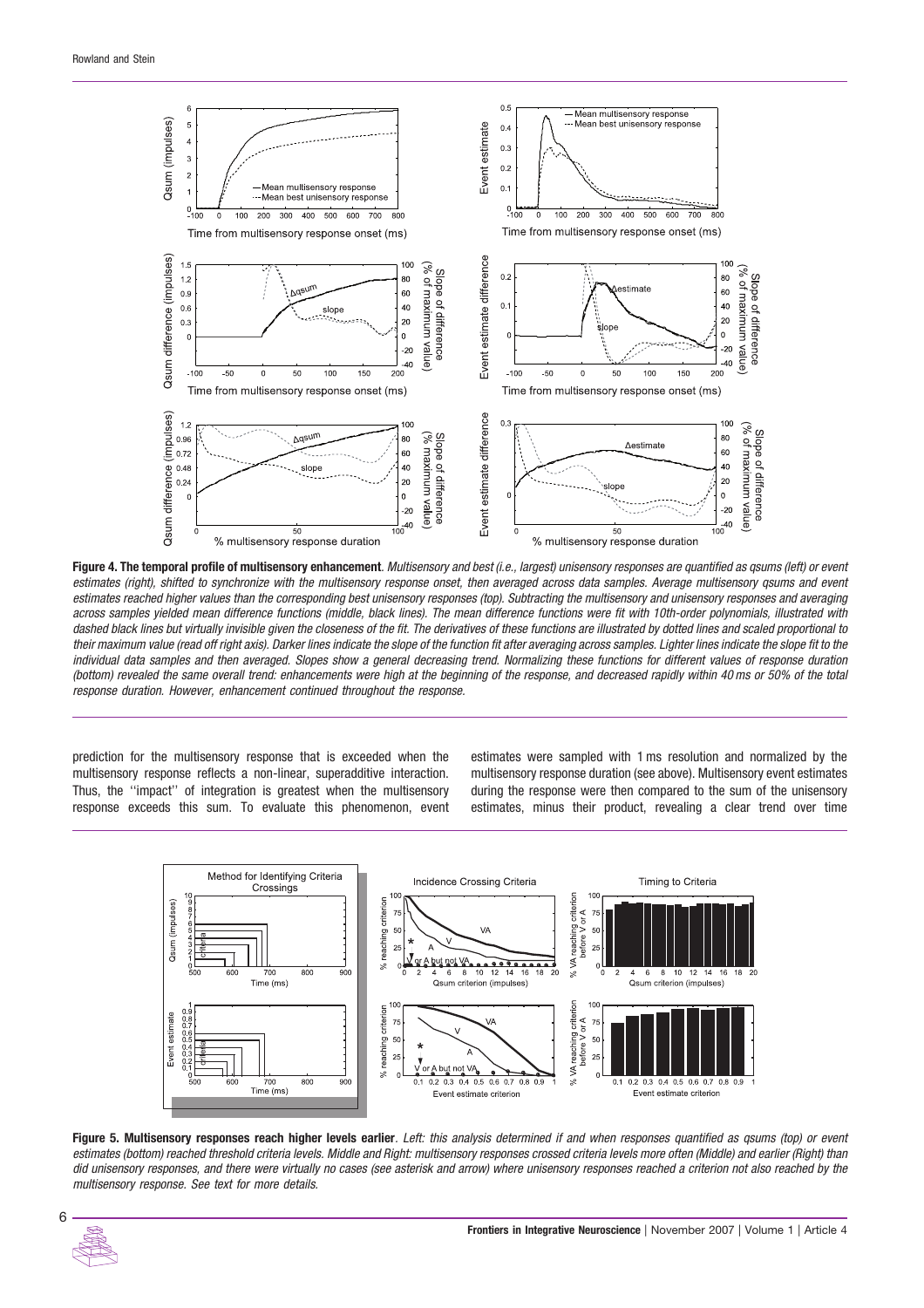

Figure 6. Initial response enhancement. The multisensory event estimate was compared to the sum of the two unisensory estimates (minus their product) in different stages of the multisensory response (240 multisensory responses sampled with 1 ms resolution). In the first quarter, multisensory event estimates were usually (87% of the time) greater than the sum of the unisensory estimates. This elevation was maintained in the second quarter, where multisensory event estimates exceeded the unisensory sum 83% of the time. The final two quarters showed increasing parity between the multisensory and summed unisensory event estimates (3rd = 75%, 4th = 65%). The figure on the right provides the incidence of multisensory event estimates greater than the unisensory sum over the duration of the multisensory response (1-100% in 1% steps). Initially more than 85% of multisensory estimates exceeded the sum, but at the end of the response, less than 65% did so.

(Figure 6). In the first quarter of the multisensory response, unisensory responses were minimal and multisensory event estimates exceed their sum 87% of the time (random  $=$  50%). In the second quarter of the multisensory response, unisensory responses have increased but multisensory event estimates were still generally greater than the sum (83% of the time). The enhancement decreased in the third quarter, where multisensory estimates exceeded the sum 75% of the time. In the fourth quarter of the response, multisensory estimates still exceeded the sum in the majority of cases (65% of the time), but the incidence was significantly decreased from its initial value. The most significant declines in this incidence were observed in the latter half of the response.

## **DISCUSSION**

Prior research has established that multisensory enhancements are proportionally largest at the beginning of the response, creating what has been referred to as an initial response enhancement, or IRE (see Rowland et al., 2007). A major contributing component of that result was that multisensory responses typically exhibited shorter latencies; so that the initial responses were compared to non-existent or minimal (just beginning) unisensory responses. The present results showed that the IRE is not restricted to this circumstance. Indeed, the acceleration in the magnitude of the IRE continues even when the unisensory response is present. Overall, its acceleration is greatest during the first 40 ms (or 50% of the total multisensory response duration).

The implication of these results is that multisensory integration takes place immediately so that the streams of concordant information that are derived from cross-modal sources are being integrated as soon as they are available to the neuron. This functional model is consistent with shortening of response latencies to cross-modal stimuli (Figure 3), presumably due to the summation and integration of subthreshold inputs at the SC neuron where the computation is being performed (Rowland et al., 2007). This observation has yet to be reconciled with evidence that the SC obtains cross-modal information directly, but its multisensory response enhancement requires inputs that are also relayed through association cortex (Jiang et al., 2001; Jiang and Stein, 2003; Wallace et al., 1993). We believe that this likely reflects the long period during which subthreshold inputs from all sources are being integrated.

These issues speak of the importance of the temporal domain in the analysis of multisensory processes. The SC is believed to be engaged in the detection and localization of stimuli, and subsequently in the evocation of orienting responses (Sprague and Meikle, 1965). Ideally, responses should be made as soon as possible. Consequently, the amount of information present at the beginning of the response and the rate with which it is communicated are likely to be critically important in determining the success or failure of a behavioral product. This is likely achieved by shortening response latencies as shown here as well as decreasing the interval between the sensory and premotor responses (see also (Bell et al., 2006; Whitchurch and Takahashi, 2006)).

## CONFLICT OF INTEREST STATEMENT

The authors declare that the research was conducted in the absence of any commercial or financial relationships that could be construed as a potential conflict of interest.

## ACKNOWLEDGMENTS

We thank Nancy London for technical help and Stephan Quessy and Terrence Stanford for their help with initial dataset. This research was supported by NIH grants NS36916 and EY016716.

## REFERENCES

- Bell, A. H., Meredith, M. A., Van Opstal, A. J., and Munoz, D. P. (2006). Stimulus intensity modifies saccadic reaction time and visual response latency in the superior colliculus. Exp. Brain Res. 174, 53–59.
- Binns, K. E., and Salt, T. E. (1996). Importance of NMDA receptors for multimodal integration in the deep layers of the cat superior colliculus. J. Neurophysiol. 75, 920– 930.
- Frens, M. A., Van Opstal, A. J., and Van der Willigen, R. F. (1995). Spatial and temporal factors determine auditory-visual interactions in human saccadic eye movements. Percept. Psychophys. 57, 802-816.
- Gielen, S. C., Schmidt, R. A., and van den Heuvel, P. J. (1983). On the nature of intersensory facilitation of reaction time. Percept. Psychophys. 34, 161–168.
- Goldring, J. E., Dorris, M. C., Corneil, B. D., Ballantyne, P. A., and Munoz, D. P. (1996). Combined eye-head gaze shifts to visual and auditory targets in humans. Exp. Brain Res. 111, 68–78.
- Hughes, H. C., Reuter-Lorenz, P. A., Nozawa, G., and Fendrich, R. (1994). Visual-auditory interactions in sensorimotor processing: saccades versus manual responses. J. Exp. Psychol. Hum. Percept. Perform. 20, 131–153.
- Jiang, W., Wallace, M. T., Jiang, H., Vaughan, J. W., and Stein, B. E. (2001). Two cortical areas mediate multisensory integration in superior colliculus neurons. J. Neurophysiol. 85, 506–522.
- Jiang, W., Jiang, H., and Stein, B. E. (2002). Two corticotectal areas facilitate multisensory orientation behavior. J. Cogn. Neurosci. 14, 1240-1255.
- Jiang, W., and Stein, B. E. (2003). Cortex controls multisensory depression in superior colliculus. J. Neurophysiol. 90, 2123–2135.
- Meredith, M. A., and Stein, B. E. (1983). Interactions among converging sensory inputs in the superior colliculus. Science 221, 389–391.